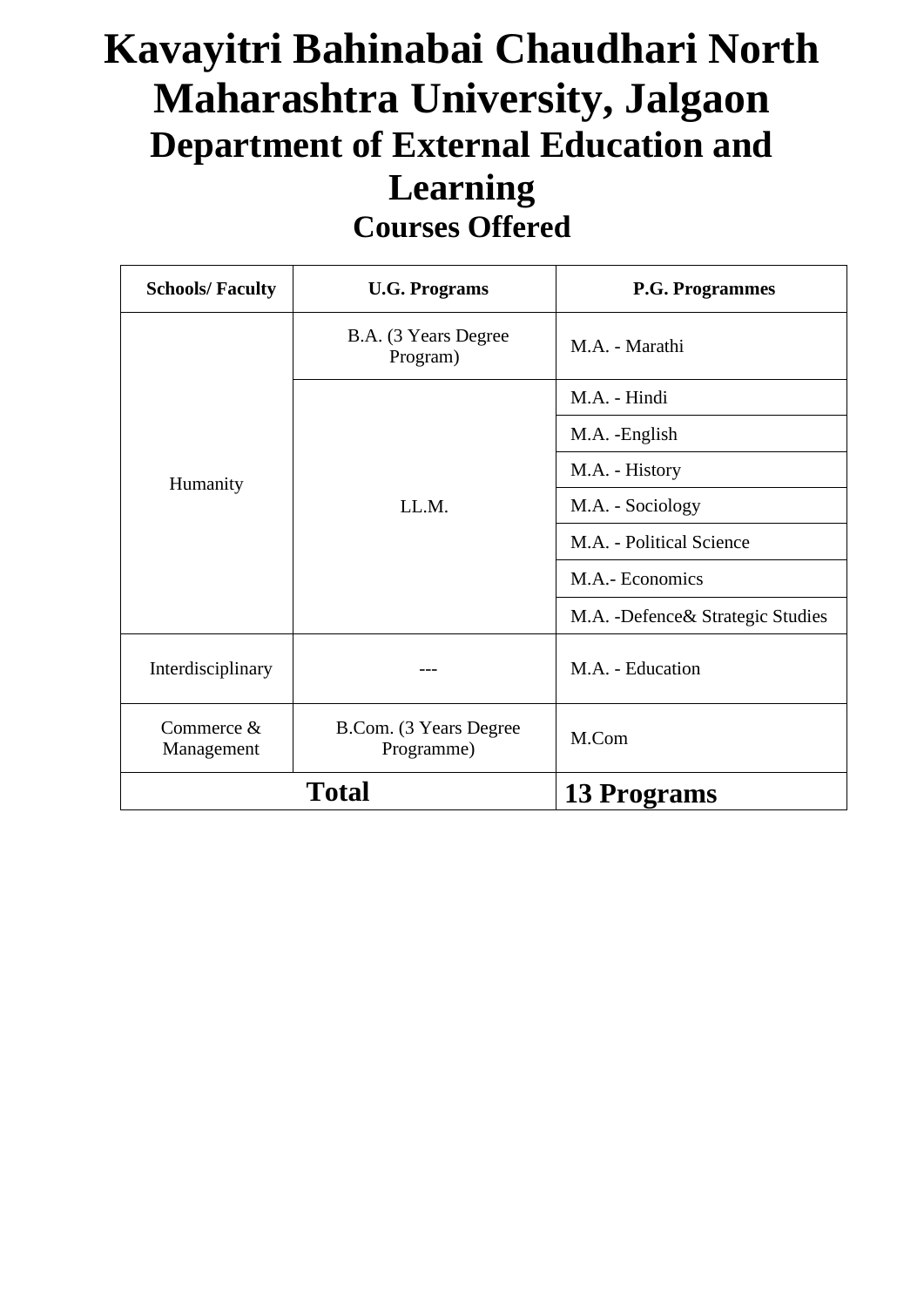# **∙∙∙ConvocationSheet\_2020\_2021∙∙∙**

| <b>DEEL Jan 2021 Student Convocation Sheet</b> |                            |                          |                   |                          |  |  |  |  |  |  |  |  |
|------------------------------------------------|----------------------------|--------------------------|-------------------|--------------------------|--|--|--|--|--|--|--|--|
| Sr.No.                                         | <b>Course Name</b>         | <b>Gender Wise</b>       | <b>Total</b>      |                          |  |  |  |  |  |  |  |  |
|                                                |                            | <b>Male</b>              | <b>Female</b>     |                          |  |  |  |  |  |  |  |  |
|                                                | FacultyInterdisiprite      |                          |                   |                          |  |  |  |  |  |  |  |  |
| $\mathbf{1}$                                   | Education                  | 12                       | $\overline{4}$    | 16                       |  |  |  |  |  |  |  |  |
| <b>FacultyComers &amp; Managements</b>         |                            |                          |                   |                          |  |  |  |  |  |  |  |  |
| $\overline{2}$                                 | <b>B.Com</b>               | $\overline{\phantom{0}}$ | $\qquad \qquad -$ | $\overline{\phantom{a}}$ |  |  |  |  |  |  |  |  |
| 3                                              | M.Com                      |                          | $\mathbf{1}$      | $\mathbf{1}$             |  |  |  |  |  |  |  |  |
| <b>Faculty Humanity</b>                        |                            |                          |                   |                          |  |  |  |  |  |  |  |  |
| $\overline{4}$                                 | B.A (Gen)                  |                          |                   |                          |  |  |  |  |  |  |  |  |
| 5                                              | LL.M                       | $\overline{4}$           | 6                 | 10                       |  |  |  |  |  |  |  |  |
| 6                                              | Defence& Strategic Studies | 5                        | $\mathbf{1}$      | 6                        |  |  |  |  |  |  |  |  |
| $\overline{7}$                                 | Economics                  | $\overline{2}$           |                   | $\overline{2}$           |  |  |  |  |  |  |  |  |
| 8                                              | English                    | 8                        | 6                 | 14                       |  |  |  |  |  |  |  |  |
| 9                                              | Hindi                      |                          |                   |                          |  |  |  |  |  |  |  |  |
| 10                                             | History                    | 11                       | $\overline{4}$    | 15                       |  |  |  |  |  |  |  |  |
| 11                                             | Marathi                    | 5                        | 11                | 16                       |  |  |  |  |  |  |  |  |
| 12                                             | <b>Political Science</b>   | 7                        | 6                 | 13                       |  |  |  |  |  |  |  |  |
| 12                                             | Sociology                  | 3                        | $\overline{4}$    | 7                        |  |  |  |  |  |  |  |  |
|                                                | <b>Total</b>               | 57                       | 43                | <b>100</b>               |  |  |  |  |  |  |  |  |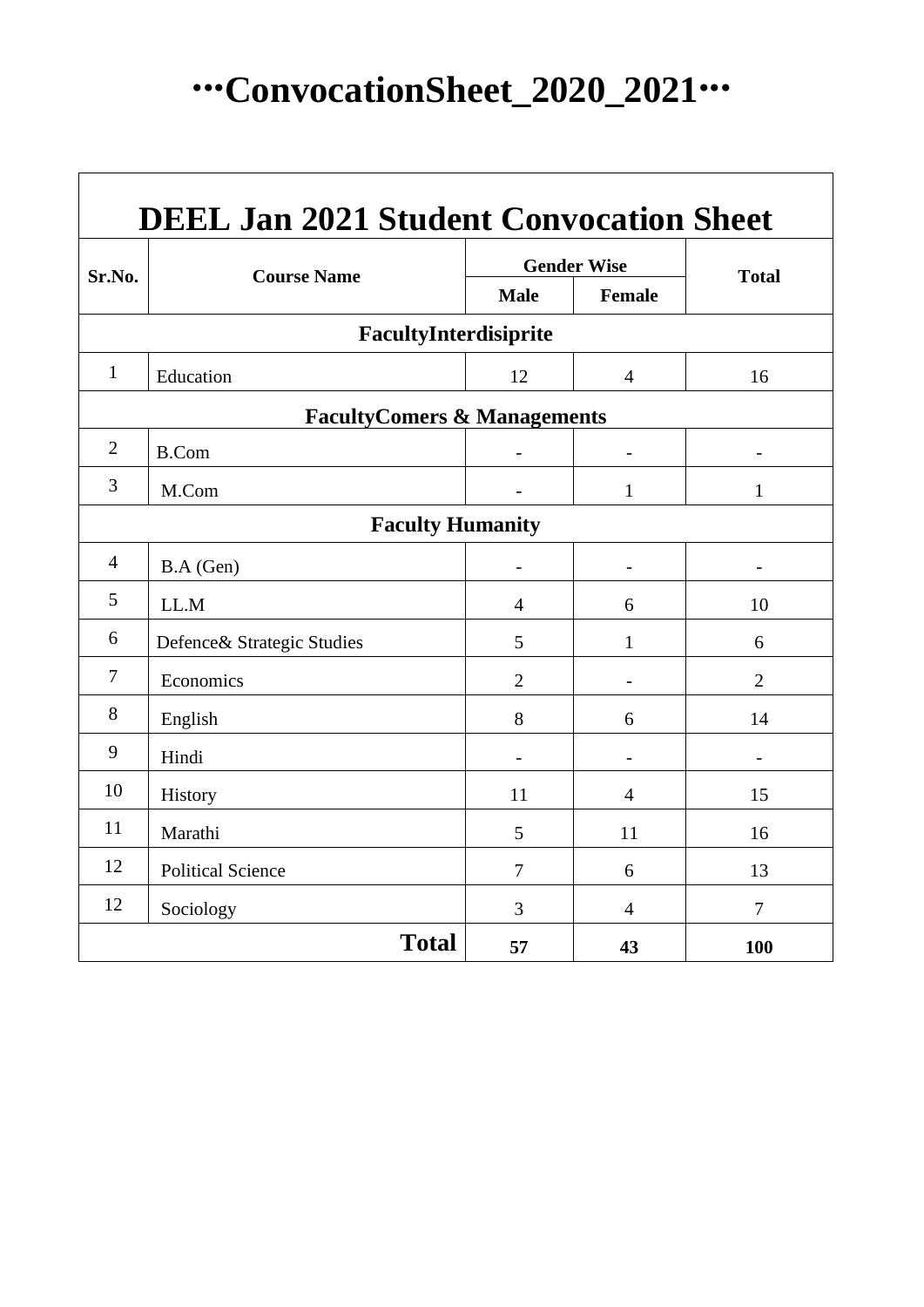Department of External Education and Learning (DEEL) Year 2020-21

| <b>SN</b>    | <b>Course Name</b>                       | No. of<br><b>Students</b> |  |  |  |  |  |  |  |
|--------------|------------------------------------------|---------------------------|--|--|--|--|--|--|--|
| $\mathbf{1}$ | B.A. Gen - SY                            | 02                        |  |  |  |  |  |  |  |
| 2            | <b>B.A. Gen - TY</b>                     | 05                        |  |  |  |  |  |  |  |
| 3            | <b>B.Com. Gen - SY</b>                   | 06                        |  |  |  |  |  |  |  |
| 4            | <b>B.Com. Gen - TY</b>                   | 05                        |  |  |  |  |  |  |  |
| 5            | LL.M.- Part-I                            | 27                        |  |  |  |  |  |  |  |
| 6            | LL.M.- Part-II                           | 36                        |  |  |  |  |  |  |  |
| 7            | <b>M.Com - Part-I</b>                    | 06                        |  |  |  |  |  |  |  |
| 8            | <b>M.Com - Part-II</b>                   | 16                        |  |  |  |  |  |  |  |
| 9            | <b>MA- English - Part-I</b>              | 14                        |  |  |  |  |  |  |  |
| 10           | <b>MA- English - Part-II</b>             | 13                        |  |  |  |  |  |  |  |
| 11           | <b>MA-Hindi - Part-I</b>                 | 04                        |  |  |  |  |  |  |  |
| 12           | <b>MA-Hindi - Part-II</b>                | 05                        |  |  |  |  |  |  |  |
| 13           | MA- Marathi - Part-I                     | 23                        |  |  |  |  |  |  |  |
| 14           | MA- Marathi - Part-II                    | 17                        |  |  |  |  |  |  |  |
| 15           | MA- Defence& Strategic Studies - Part-I  | 19                        |  |  |  |  |  |  |  |
| 16           | MA- Defence& Strategic Studies - Part-II | 14                        |  |  |  |  |  |  |  |
| 17           | <b>MA- Economics -Part-I</b>             | 14                        |  |  |  |  |  |  |  |
| 18           | <b>MA- Economics -Part-II</b>            | 27                        |  |  |  |  |  |  |  |
| 19           | <b>MA- Education - Part-I</b>            | 12                        |  |  |  |  |  |  |  |
| 20           | <b>MA- Education - Part-II</b>           | 41                        |  |  |  |  |  |  |  |
| 21           | <b>MA- History - Part-I</b>              | 17                        |  |  |  |  |  |  |  |
| 22           | <b>MA- History - Part-II</b>             | 31                        |  |  |  |  |  |  |  |
| 23           | <b>MA- Political Science - Part-I</b>    | 09                        |  |  |  |  |  |  |  |
| 24           | <b>MA- Political Science - Part-II</b>   | 27                        |  |  |  |  |  |  |  |
| 25           | <b>MA- Sociology - Part-I</b>            | 06                        |  |  |  |  |  |  |  |
| 26           | <b>MA- Sociology - Part-II</b>           | 12                        |  |  |  |  |  |  |  |
|              | Total:                                   | 408                       |  |  |  |  |  |  |  |

### **COURSE WISE ADMISSION STATISTICS**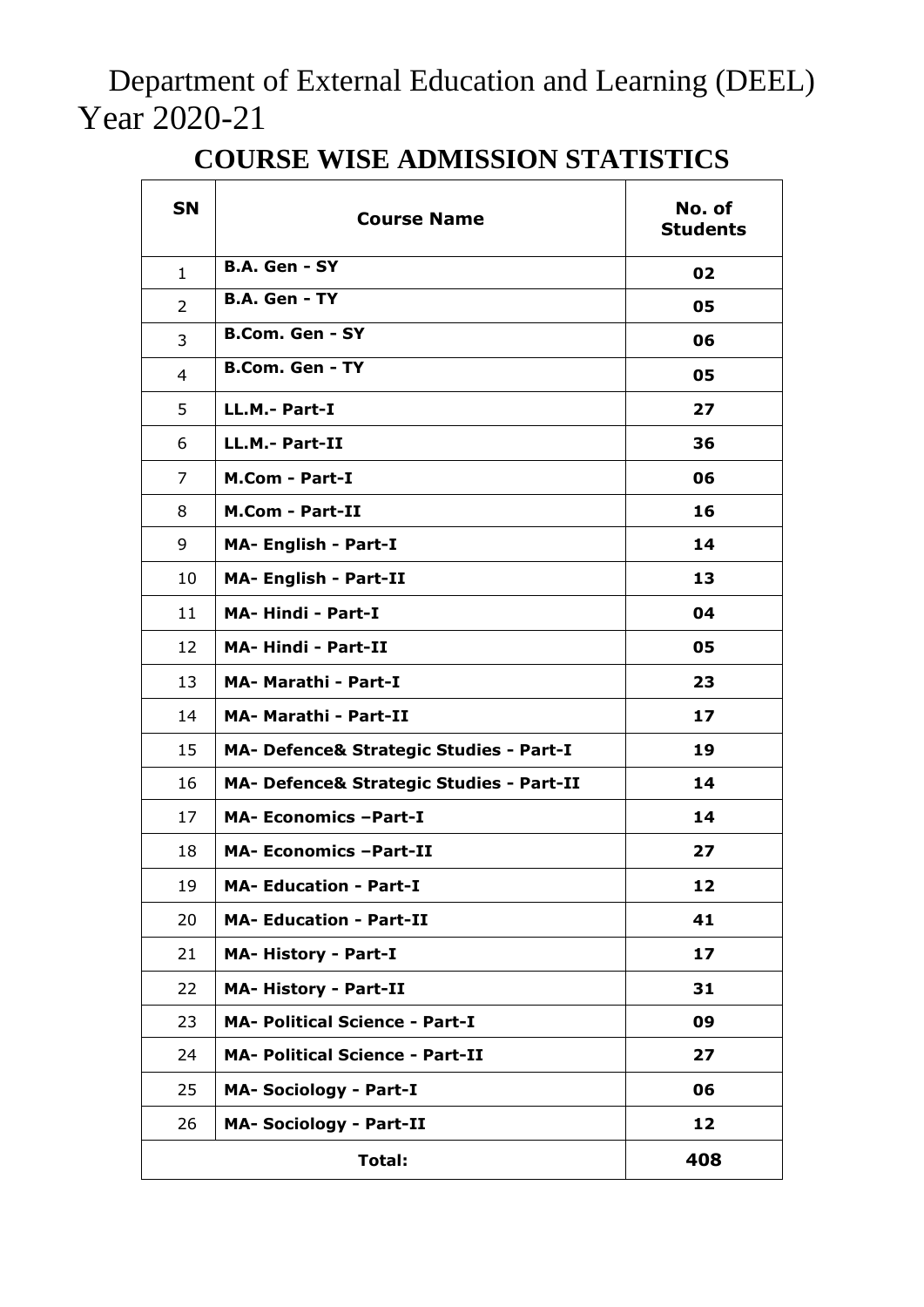| <b>SN</b> | <b>Course Name</b>                                            | <b>Male</b> | <b>Female</b> | <b>Total No. of</b><br><b>Students</b> |
|-----------|---------------------------------------------------------------|-------------|---------------|----------------------------------------|
| 1.        | <b>B.A. Gen - SY</b>                                          | $- -$       | 02            | 02                                     |
| 2.        | <b>B.A. Gen - TY</b>                                          | 01          | 04            | 05                                     |
| 3.        | <b>B.Com. Gen - SY</b>                                        | 02          | 04            | 06                                     |
| 4.        | <b>B.Com. Gen - TY</b>                                        | 03          | 02            | 05                                     |
| 5.        | LL.M.- Part-I                                                 | 20          | 07            | 27                                     |
| 6.        | LL.M.- Part-II                                                | 21          | 15            | 36                                     |
| 7.        | <b>M.Com - Part-I</b>                                         | 03          | 03            | 06                                     |
| 8.        | <b>M.Com - Part-II</b>                                        | 08          | 08            | 16                                     |
| 9.        | <b>MA- English - Part-I</b>                                   | 05          | 09            | 14                                     |
| 10.       | <b>MA- English - Part-II</b>                                  | 05          | 08            | 13                                     |
| 11.       | <b>MA-Hindi - Part-I</b>                                      | 02          | 02            | 04                                     |
| 12.       | <b>MA-Hindi - Part-II</b>                                     | 04          | 01            | 05                                     |
| 13.       | <b>MA- Marathi - Part-I</b>                                   | 10          | 13            | 23                                     |
| 14.       | <b>MA- Marathi - Part-II</b>                                  | 11          | 06            | 17                                     |
| 15.       | <b>MA- Defence&amp; Strategic</b><br><b>Studies - Part-I</b>  | 17          | 02            | 19                                     |
| 16.       | <b>MA- Defence&amp; Strategic</b><br><b>Studies - Part-II</b> | 13          | 01            | 14                                     |
| 17.       | <b>MA- Economics -Part-I</b>                                  | 11          | 03            | 14                                     |
| 18.       | <b>MA- Economics -Part-II</b>                                 | 13          | 14            | 27                                     |
| 19.       | <b>MA- Education - Part-I</b>                                 | 06          | 06            | 12                                     |
| 20.       | <b>MA- Education - Part-II</b>                                | 27          | 14            | 41                                     |
| 21.       | <b>MA-History - Part-I</b>                                    | 12          | 05            | 17                                     |
| 22.       | <b>MA-History - Part-II</b>                                   | 24          | 07            | 31                                     |
| 23.       | <b>MA- Political Science - Part-I</b>                         | 07          | 02            | 09                                     |
| 24.       | <b>MA- Political Science - Part-II</b>                        | 22          | 05            | 27                                     |
| 25.       | <b>MA- Sociology - Part-I</b>                                 | 04          | 02            | 06                                     |
| 26.       | <b>MA- Sociology - Part-II</b>                                | 06          | 06            | 12                                     |
|           | Total:                                                        | 257         | 151           | 408                                    |

### **Course Wise Male Female for Academic year 2020-21**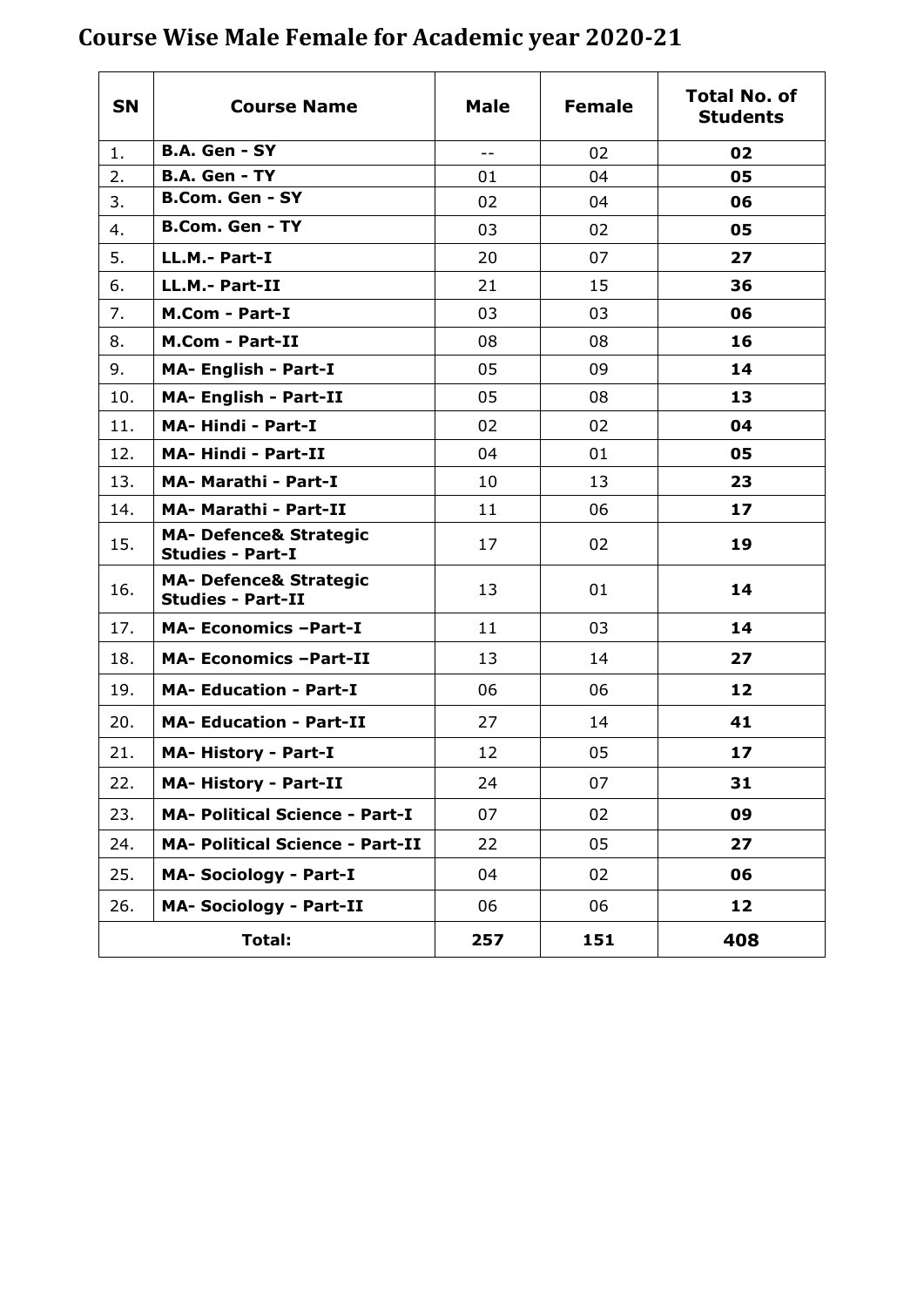#### **DEELProgramme - Gender - District wise Admission statistics for Academic Year 2020-21**

|           |                                                        |             | <b>Gender-wise</b> |                          | <b>Total</b><br><b>Student</b> |                          |                          |                          |                                                     |     |
|-----------|--------------------------------------------------------|-------------|--------------------|--------------------------|--------------------------------|--------------------------|--------------------------|--------------------------|-----------------------------------------------------|-----|
| <b>SN</b> | <b>Programme Name</b>                                  | <b>Male</b> | Female             |                          | <b>Jalgaon</b>                 |                          | <b>Dhule</b>             |                          | Nandurbar                                           |     |
|           |                                                        |             |                    | M                        | F                              | M                        | F                        | M                        | F                                                   |     |
| 1.        | B.A. Gen - SY                                          | $- -$       | 02                 | $\overline{\phantom{a}}$ | 02                             | $\overline{\phantom{m}}$ | $\overline{\phantom{a}}$ | $\overline{\phantom{a}}$ | $\overline{\phantom{a}}$                            | 02  |
| 2.        | B.A. Gen - TY                                          | 01          | 04<br>01<br>03     |                          |                                | $\overline{\phantom{a}}$ | $\overline{\phantom{a}}$ | $\overline{\phantom{a}}$ | 01                                                  | 05  |
| 3.        | <b>B.Com. Gen - SY</b>                                 | 02          | 04                 | 01                       | 04                             | 01                       | $-$                      | $-$                      | $\overline{\phantom{m}}$                            | 06  |
| 4.        | <b>B.Com. Gen - TY</b>                                 | 03          | 02                 | 02                       | 02                             | 01                       | $\overline{\phantom{a}}$ | $-$                      | $\overline{\phantom{a}}$                            | 05  |
| 5.        | LL.M.- Part-I                                          | 20          | 07                 | 16                       | 03                             | 04                       | 04                       | --                       | $\overline{\phantom{a}}$                            | 27  |
| 6.        | LL.M.- Part-II                                         | 21          | 15                 | 13                       | 13                             | 08                       | 02                       | $\overline{\phantom{a}}$ | $\hspace{0.05cm} -\hspace{0.05cm} -\hspace{0.05cm}$ | 36  |
| 7.        | <b>M.Com - Part-I</b>                                  | 03          | 03                 | 02                       | 03                             | $\overline{\phantom{m}}$ | $\overline{\phantom{a}}$ | 01                       | $\overline{\phantom{m}}$                            | 06  |
| 8.        | <b>M.Com - Part-II</b>                                 | 08          | 08                 | 06                       | 08                             | 01                       | $\overline{\phantom{a}}$ | 01                       | $\overline{\phantom{m}}$                            | 16  |
| 9.        | <b>MA- English - Part-I</b>                            | 05          | 09                 | 04                       | 08                             | $\overline{\phantom{a}}$ | 01                       | 01                       | $\overline{\phantom{a}}$                            | 14  |
| 10.       | <b>MA- English - Part-II</b>                           | 05          | 08                 | 03                       | 06                             | 01                       | 02                       | 01                       | $\overline{\phantom{m}}$                            | 13  |
| 11.       | MA-Hindi - Part-I                                      | 02          | 02                 | 01                       | 01                             | $\overline{\phantom{m}}$ | $\overline{\phantom{a}}$ | 01                       | 01                                                  | 04  |
| 12.       | <b>MA-Hindi - Part-II</b>                              | 04          | 01                 | 03                       | 01                             | 01                       | $\overline{\phantom{a}}$ | $\overline{\phantom{m}}$ | $\overline{\phantom{a}}$                            | 05  |
| 13.       | MA- Marathi - Part-I                                   | 10          | 13                 | 08                       | 11                             | $\overline{\phantom{a}}$ | $\overline{\phantom{a}}$ | 02                       | 02                                                  | 23  |
| 14.       | MA- Marathi - Part-II                                  | 11          | 06                 | 07                       | 04                             | 03                       | 01                       | 01                       | 01                                                  | 17  |
| 15.       | <b>MA- Defence&amp; Strategic Studies</b><br>- Part-I  | 17          | 02                 | 13                       | 01                             | 02                       | 01                       | 02                       | $\overline{\phantom{a}}$                            | 19  |
| 16.       | <b>MA- Defence&amp; Strategic Studies</b><br>- Part-II | 13          | 01                 | 06                       | $\hspace{0.05cm} \textbf{--}$  | 03                       | $\overline{\phantom{a}}$ | 04                       | 01                                                  | 14  |
| 17.       | <b>MA- Economics -Part-I</b>                           | 11          | 03                 | 07                       | 02                             | 04                       | 01                       | $\overline{\phantom{a}}$ | $\overline{\phantom{a}}$                            | 14  |
| 18.       | <b>MA- Economics -Part-II</b>                          | 13          | 14                 | 07                       | 10                             | 05                       | 03                       | 01                       | 01                                                  | 27  |
| 19.       | <b>MA- Education - Part-I</b>                          | 06          | 06                 | 06                       | 06                             | $\overline{\phantom{m}}$ | $\overline{\phantom{a}}$ | $\overline{\phantom{m}}$ | $\hspace{0.05cm} -\hspace{0.05cm} -\hspace{0.05cm}$ | 12  |
| 20.       | <b>MA- Education - Part-II</b>                         | 27          | 14                 | 24                       | 13                             | 03                       | 01                       | $-$                      | $\overline{\phantom{a}}$                            | 41  |
| 21.       | <b>MA-History - Part-I</b>                             | 12          | 05                 | 10                       | 01                             | 01                       | 02                       | 01                       | 02                                                  | 17  |
| 22.       | <b>MA- History - Part-II</b>                           | 24          | 07                 | 11                       | 03                             | 08                       | 03                       | 05                       | 01                                                  | 31  |
| 23.       | <b>MA- Political Science - Part-I</b>                  | 07          | 02                 | 07                       | $\hspace{0.05cm} \ldots$       | $\overline{\phantom{a}}$ | $\overline{\phantom{a}}$ | $\overline{\phantom{a}}$ | 02                                                  | 09  |
| 24.       | <b>MA- Political Science - Part-II</b>                 | 22          | 05                 | 15                       | 05                             | 06                       | $\overline{\phantom{a}}$ | 01                       | $\overline{\phantom{a}}$                            | 27  |
| 25.       | <b>MA- Sociology - Part-I</b>                          | 04          | 02                 | 03                       | 01                             | 01                       | $\overline{\phantom{a}}$ | $\overline{\phantom{a}}$ | 01                                                  | 06  |
| 26.       | <b>MA- Sociology - Part-II</b>                         | 06          | 06                 | 04                       | 04                             | 02                       | 02                       | $-$                      | $\overline{\phantom{a}}$                            | 12  |
|           | <b>Total:</b>                                          | 257         | <b>151</b>         | <b>180</b>               | <b>115</b>                     | 55                       | 23                       | 22                       | 13                                                  | 408 |